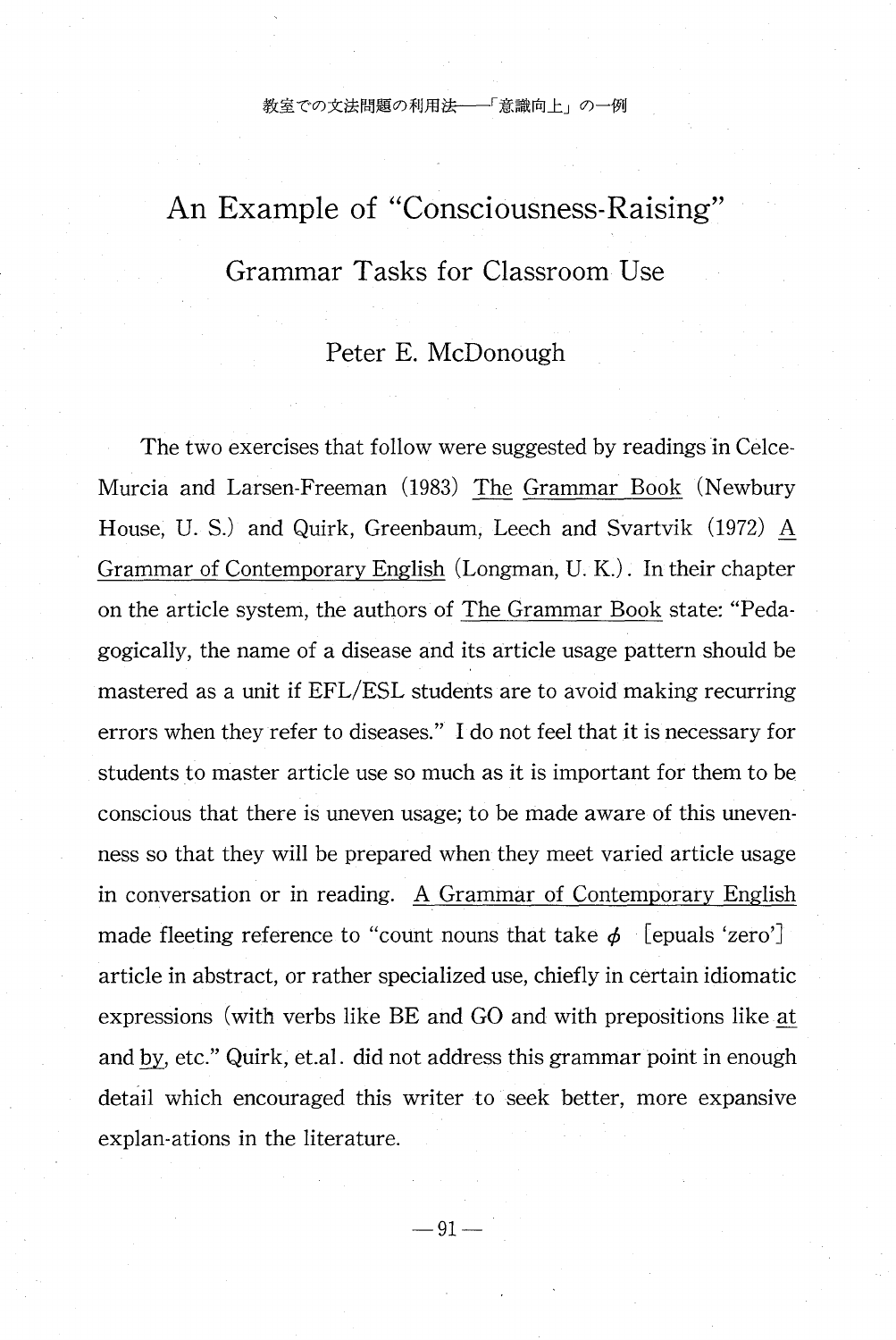ピーター・ミックダナ

 The exercises that follow are deductive. The two particular aspects of article usage chosen to be emphasized were not amenable to an inductive approach, especially the exercise dealing with diseases and bodily ailments. It was also felt that supplying lexical items – and even metalanguage with their Japanese equivalents, was necessary as a short-cut to comprehension. This was especially true of the exercise on diseases. Since most of the difficult lexical items have been given their correlates in Japanese, the exercises are not level-specific. Perhaps a pre-intermediate group would be capable of benefiting from Exercise 1 (nouns in idiomatic expressions taking  $\phi$  article) and an intermediate or middle-intermediate group from Exercise 2 (diseases and ailments and article use) . The exercises are completely straight-forward. Exercise 1 begins with a grammatical explanation of article usage with certain idioms – rules and examples are supplied. This is followed by twenty sentences that the student must complete with either  $\phi$  article or 'the'. This in turn is followed by the same twenty sentences filled-in with the correct answer and a sentence paraphrase to further explain the thinking behind  $\phi$  article or 'the'.

Exercise 2 follows much the same format. An explanation about article usage is presented and examples are supplied. This is followed by six short readings which the student is asked to look at and fry to become aware of how  $\phi$  article, 'a'/'an', 'the' is used with disease/ ailment nouns. The key word in the approach to these exercises has been 'awareness'. The article system is so complex and so often self-contradictory, that many linguists say it is unlearnable, that it can only be acquired naturally. Perhaps this is so and our students can only

 $-92-$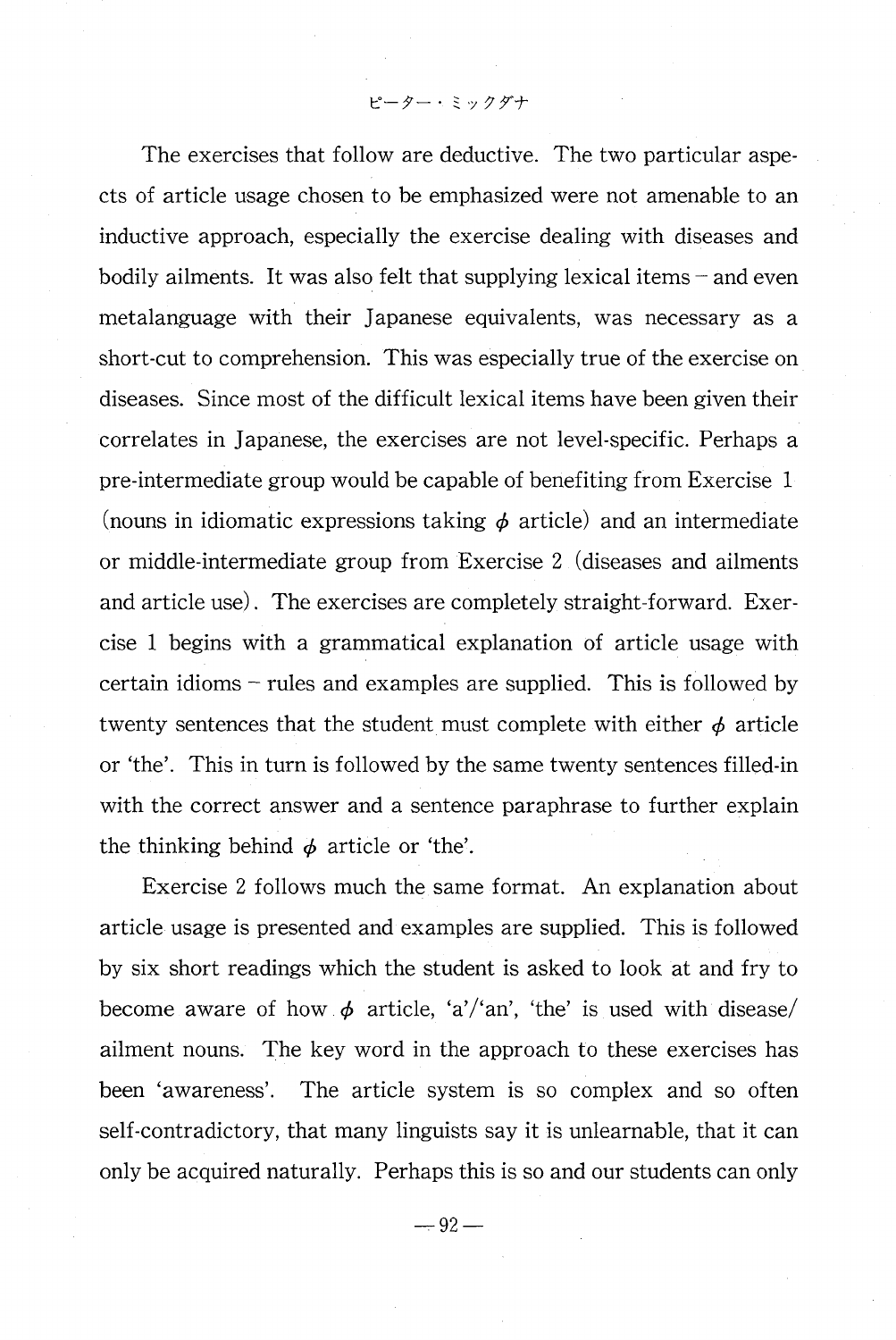### 教室での文法問題の利用法 ––「意識向上」の一例

be encouraged (and commiserated with) in their struggle to achieve some form of systematic understanding of English articles. Since linguists agree that mastery is unachievable it is unrealistic to demand perfection from our students. That is why presentation of the following material has been made in such a manner, as it is hoped that students will be able to see some pattern in article usage.

# EXERCISE 1

In English there are some count-nouns (数えられる名詞) ('apple (s)', 'word(s)', 'chair(s)', and 'idea(s)' are all count-nouns) that do not have  $\arctan(\mathbb{E}|\mathbb{H})$  ('a', 'an', 'the' are articles) in special idioms. A long time ago, Old English did not use`the'with count-nouns and some of the Old English idioms have been-kept in Modern English because of tradition or habit. A lot of these idioms use the verbs  $(\text{jj} \overline{\text{m}})$  ('eat', 'walk', 'think' are verbs) GO or BE and the prepositions (前置詞) ('up', 'over', 'from', are prepositions) AT or BY. For example:



-93一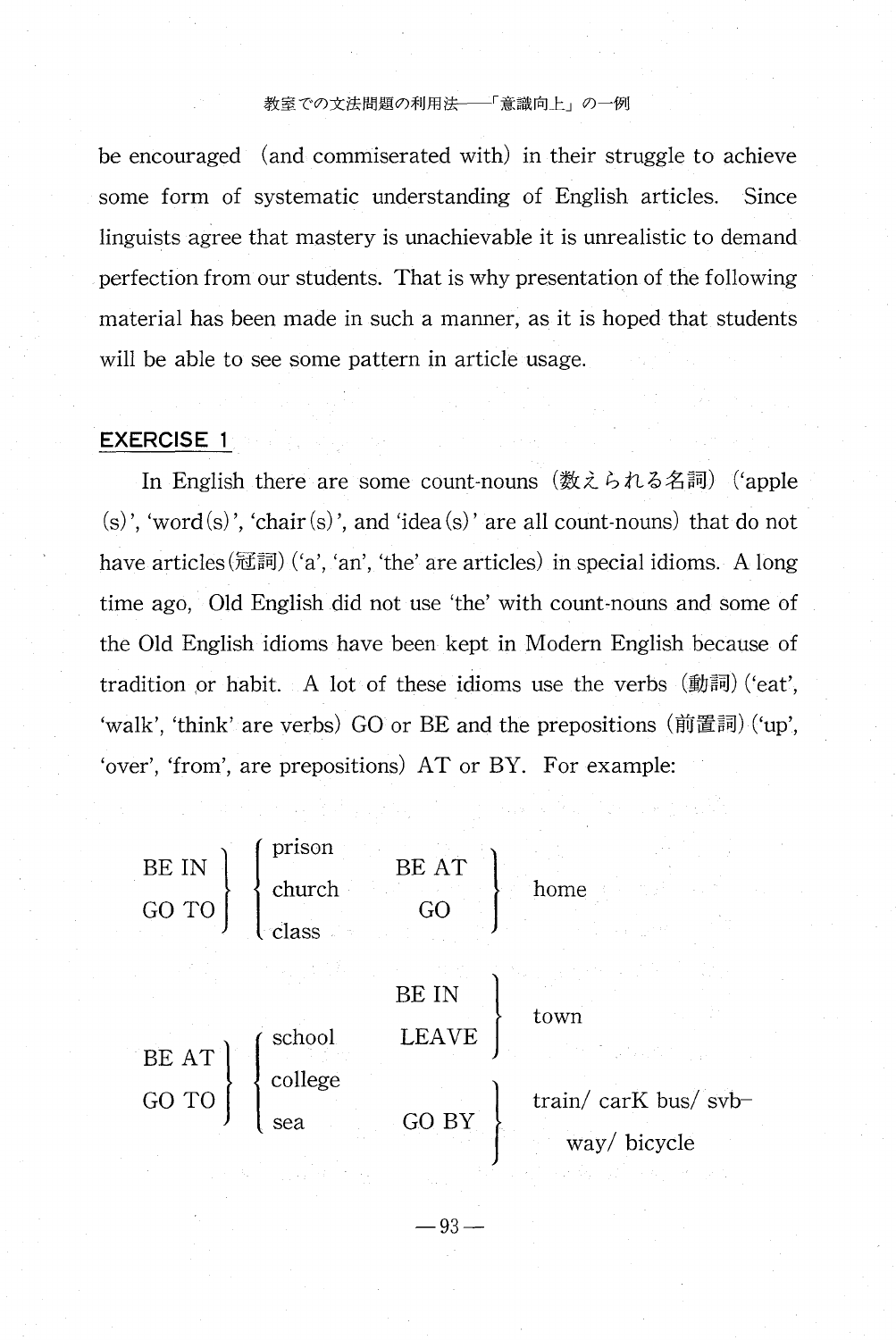A good way to understand idioms that do not use 'the' is to compare these idioms with 'the'  $+$  church/ class/ college/ sea/ etc. For example:

a) Paul was in bed before II p.m.

b) Paul was sitting on the bed watching the t. v.

Sentence a) Paul was  $\overline{in \text{ bed}}$  = Paul was sleeping (or ready to sleep) and sentence b) Paul was... on the bed  $=$  the place Paul was sitting. In sentence a) we are thinking of 'bed' as an activity ('bed'  $=$  sleeping) or a purpose ('bed'  $=$  for sleeping) but in sentence b) we are thinking of 'bed' as a place ('bed', not 'chair').

Here are some sentences that you must complete. Please think about the idea of 'purpose' or 'place' —sometimes this is easy to understand, but in some of the sentences it is not so easy to understand. You must decide to use 'the', or if you think 'the' is not needed, please use the symbol  $\phi$  (= 'theta', a Greek letter which means 'zero '.)

1. The "yakuza" boss was in prison because he killed a man.

2. I will meet you at church on the corner.

- 3. Suzy went to college to become a scientist.
- 4. The children had to go  $\underline{to}$  bed; they couldn't watch t. v.
- 5. Kenzo is the captain of a fishing boat. He'll be at sea for two months.
- 6. The "yakuza" boss had to go to court because he killed a man.
- 7. I go to town on Saturday to shop.
- 8. Three people were sitting at table in the corner.

 $-94-$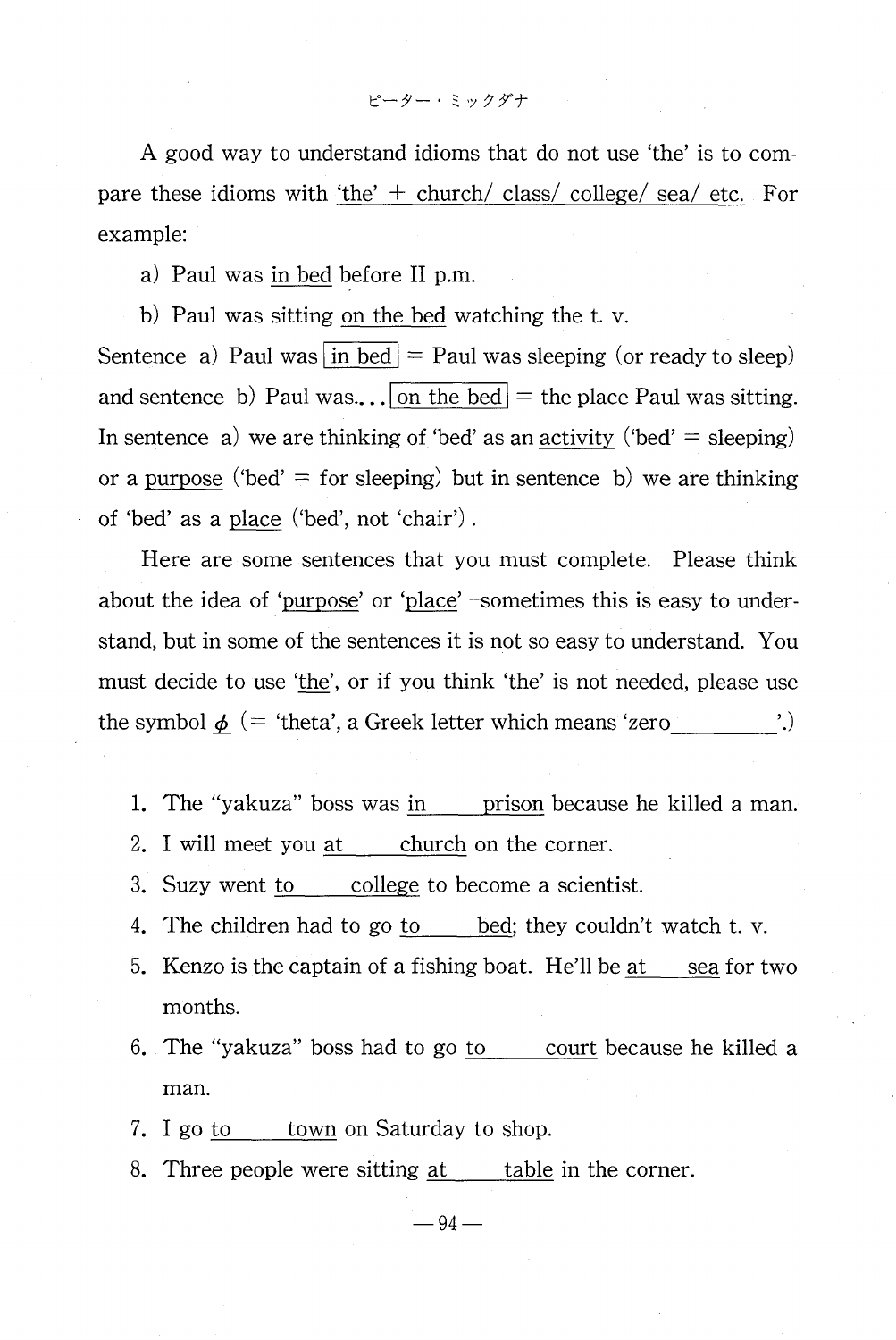#### 教室での文法問題の利用法 ––「意識向上」の一例

- 9. Call me  $tomorrow-1'$ ll be at home.
- 10. We live in country because it is quiet and clean.
- 11. Traditionally, Japanese people do not talk when they are at table.
- 12. The "yakuza" boss' wife visited him at prison every Monday.

13. We were in car for eight hours.

14. Let's meet at new school.

\*15. John had AIDS. He was in hospital when he died.

\*16. I was in university for six years before I started working.

17. The "yakuza" boss' wife went to prison by car.

- 18. He likes swimming only in sea.
- 19. The judge said: "Silence in court!" when the "yakuza" boss started to shout.
- 20. Ken will be in class studying grammar from  $6-9$ .p, m.

Did you have any trouble with these twenty sentences? You can see that sentences 15 and 16 have special marks (these marks are called 'asterisks' in English). British English is different from American English in using 'the' with 'hospital' and 'university'. (It is not an important difference, you can use either American or British English, but you should know that there is a small difference.) Please see the next page for the correct answers. Each sentence is paraphrased (他の諜で言い換  $\lambda \delta$ ) to help you to understand 'purpose' and 'place' differences.

# ANSWERS/PARAPHRASES:

 $-9$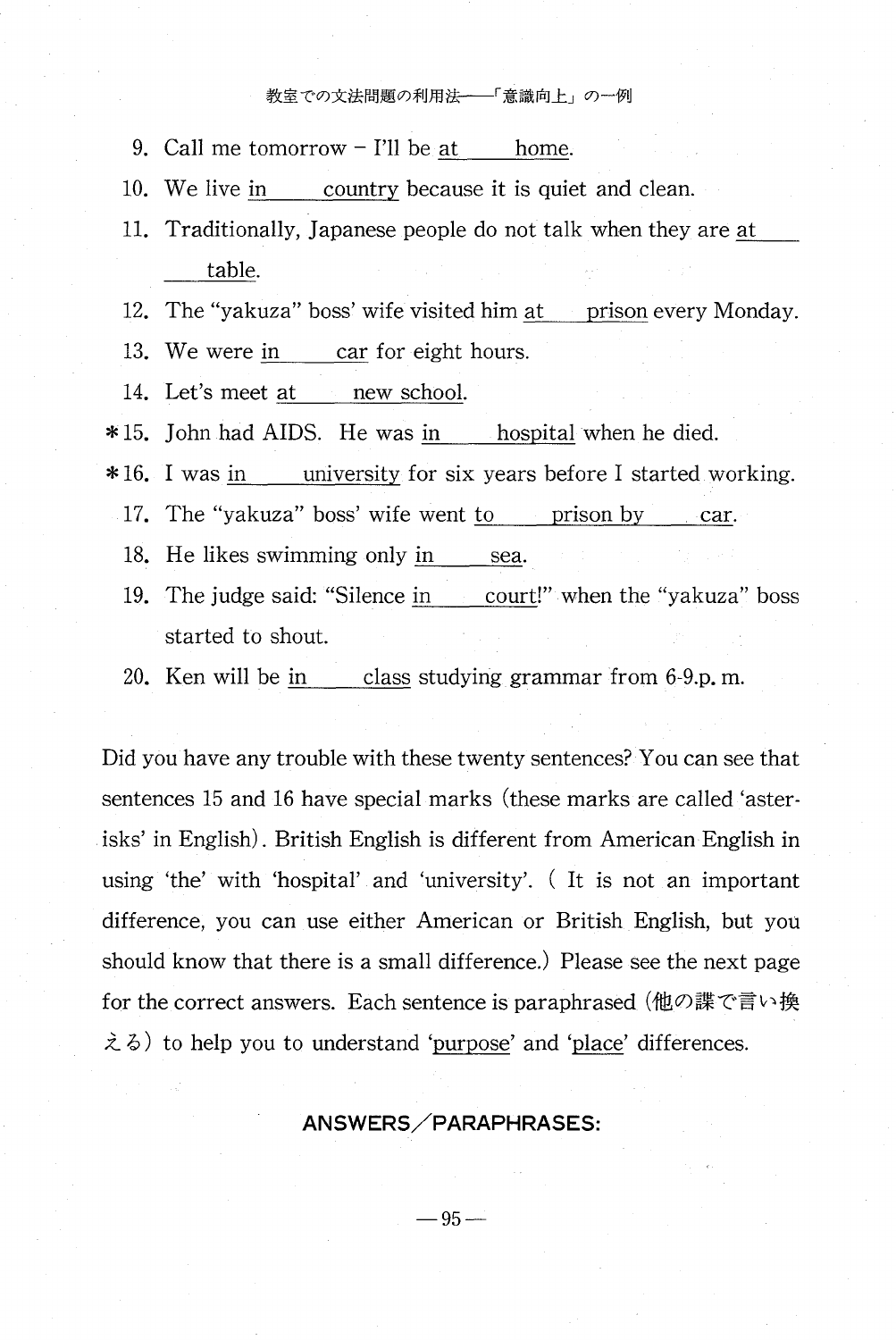- ピーター・ミックダナ
- 1. The "yakuza" boss was in  $\phi$  prison because he killed a man. (The "yakuza" boss was being punished...)
- 2. I will meet you at the church on the corner.  $($ ....the place where the church is.)
- 3. Suzy went to  $\phi$  college to become a scientist. (Suzy studied to become a scientist.)
- 4. The children had to go to  $\phi$  bed; they couldn't watch t.v. (The children needed to sleep.)
- 5. Kenzo is the captain of a fishing boat. He'll be at  $\phi$  sea for two months.

(He'll be fishing for two months.)

- 6. The "yakuza" boss' had to go to  $\phi$  court because he killed a man. (He had to stand trial (裁判を受ける).)
- 7. I go to  $\phi$  town on Saturdays to shop. (Ibuy things in big stores on Saturdays.)
- 8. Three people were sitting at the table in the corner. (Sitting there, in the corner, where the table is.)
- 9. Call me tomorrow I'll be at  $\phi$  home.

 $\lvert$  (I'll not be away (working at the office  $\ell$  studying at school.)

- 10.We live in the country because it is quiet and clean. (We live where it is not a city.)
- 11. Traditionally, Japanese people do not talk when they are at  $\phi$  table.  $(\ldots, \ldots, \ldots, \ldots)$  when they are eating.)
- 12. The "yakuza" boss' wife visited him at the prison every Monday.  $\dots$  at the place he was being punished.)
- 13.We were in the car for eight hours.

 $-9$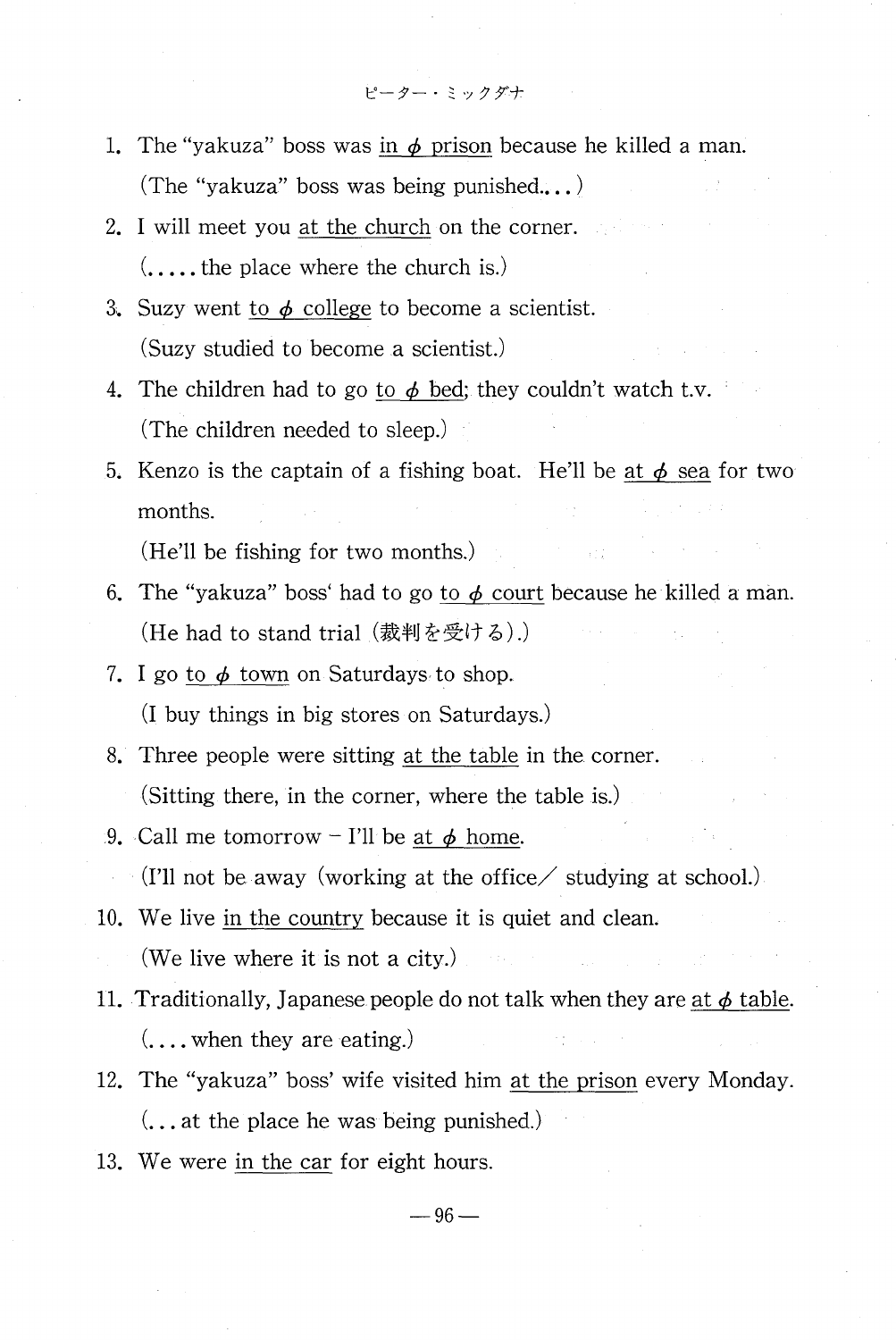#### 教室での文法問題の利用法 ––「意識向上」の一例

(We were sitting and driving in the car.)

14. Let's meet at the new school.

(Not at the place where the old school is.)

- 15. John had AIDS. He was in  $\phi$  hospital (Brit. Eng.) when he died. John had AIDS. He was in the hospital (Amer. Eng. (He was being nursed when he died.)
- $16. I<sub>1</sub>$ I was in the university (Amer. Eng.) started work.

(Istudied for six years:)

- 17. The "yakuza" boss' wife went to the prison by  $\phi$  train. (She used train transport, not car transport.)
- 18. He likes swimming only in the sea. (The ocean is the place he likes to swim.)
- 19.The judge said:"Silence in the court!", when the"yakuza"started to shout.

(Be quiet in this place!)

20. Ken will be in  $\phi$  class studying grammar from 6-9p.m. (Ken will be present, listening to the teacher, studying grammar at that time.)

# EXERCISE 2

 Words that name diseases or common health problems in English can be a problem. These words are problems because of articles (冠詞) ('a', 'an', 'the' are articles). Some words must have  $\phi$  (no) article -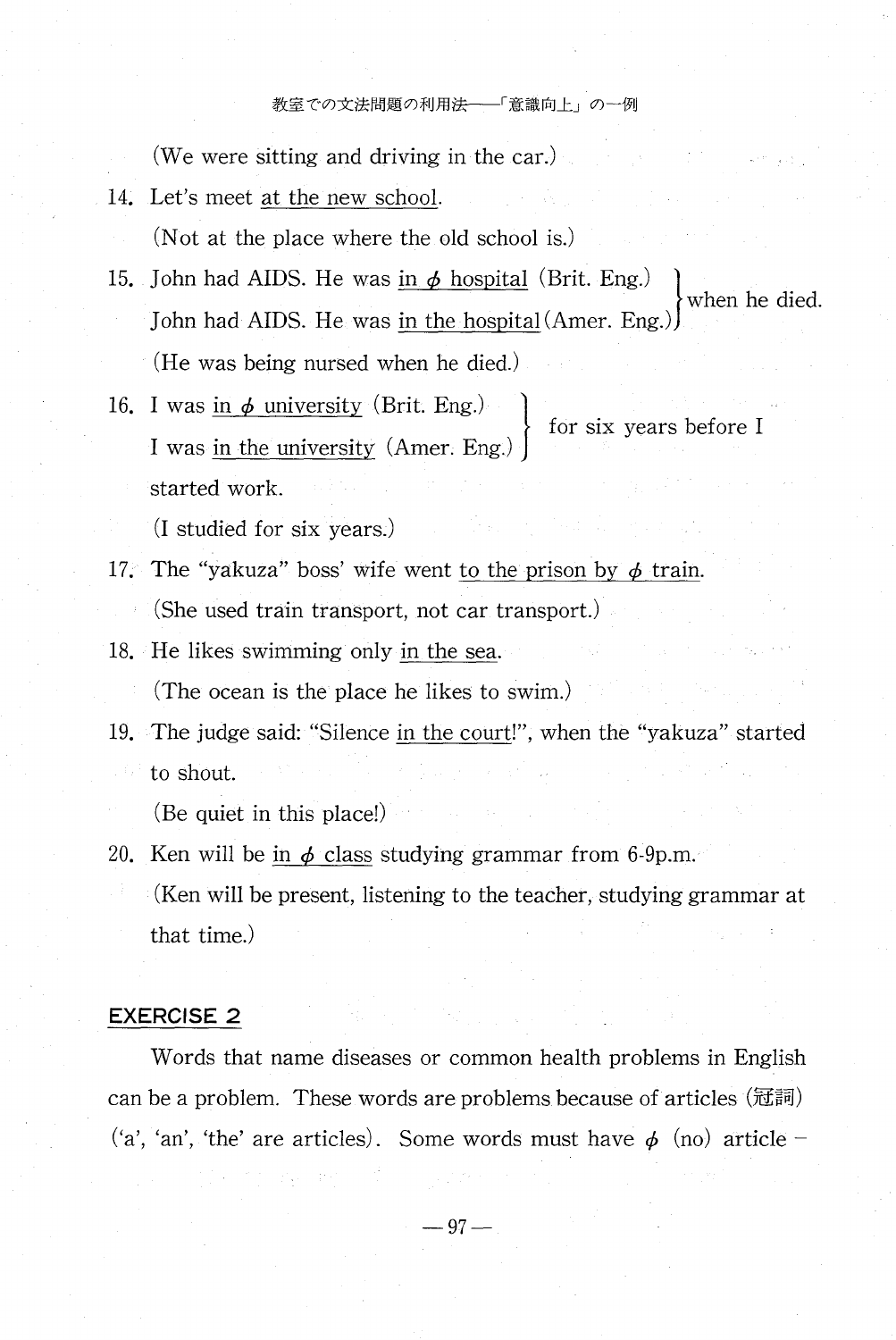cancer. Some words have indefinite article  $(\overline{\text{π}})$  ('a', 'an' are indefinite articles), a sore throat. Some words must have definite article (定詞) ('the' is the definite article) – the mumps. Some words can have definite article – the chicken pox – or have  $\phi$  article – chicken pox. It is a very confusing situation. There are no general rules to follow. You must memorize the words and know their article use. (Please check the word list that.comes after the exercise.)

One reason there is a problem with article use is that many words on the word list used 'the' before the twentieth century and some words can still be seen with both  $\phi$  article or 'the'. All the words that sound 'scientific' are  $\phi$  article. Some people think that  $\phi$  article means a medical problem as written in a medical book but that 'the' means the problem is general – the flu (that many people are sick with this week). Other people think that 'the' is unnecessary - had  $\phi$  measles as a child. Still other people think 'a' has a feeling of being special – a headache (of  $my$  head), a cold (I have a cold.) Also you can commonly see 'the' used before plural (複数の) names of health problems – the measles, the mumps, the chicken pox.

 There are five patterns that you may hear in conversation or see in your reading. They are:

Pattern 1

'the'  $+$  (noun) = the flu, the plague, the run

Pattern 2

'a'/'an' +  $(noun) = a cold$ , a headache, a cou

Pattern 3

'the'  $+$  (noun)  $+$  (plural) = the mumps, the measles, the chicken pox

 $-98-$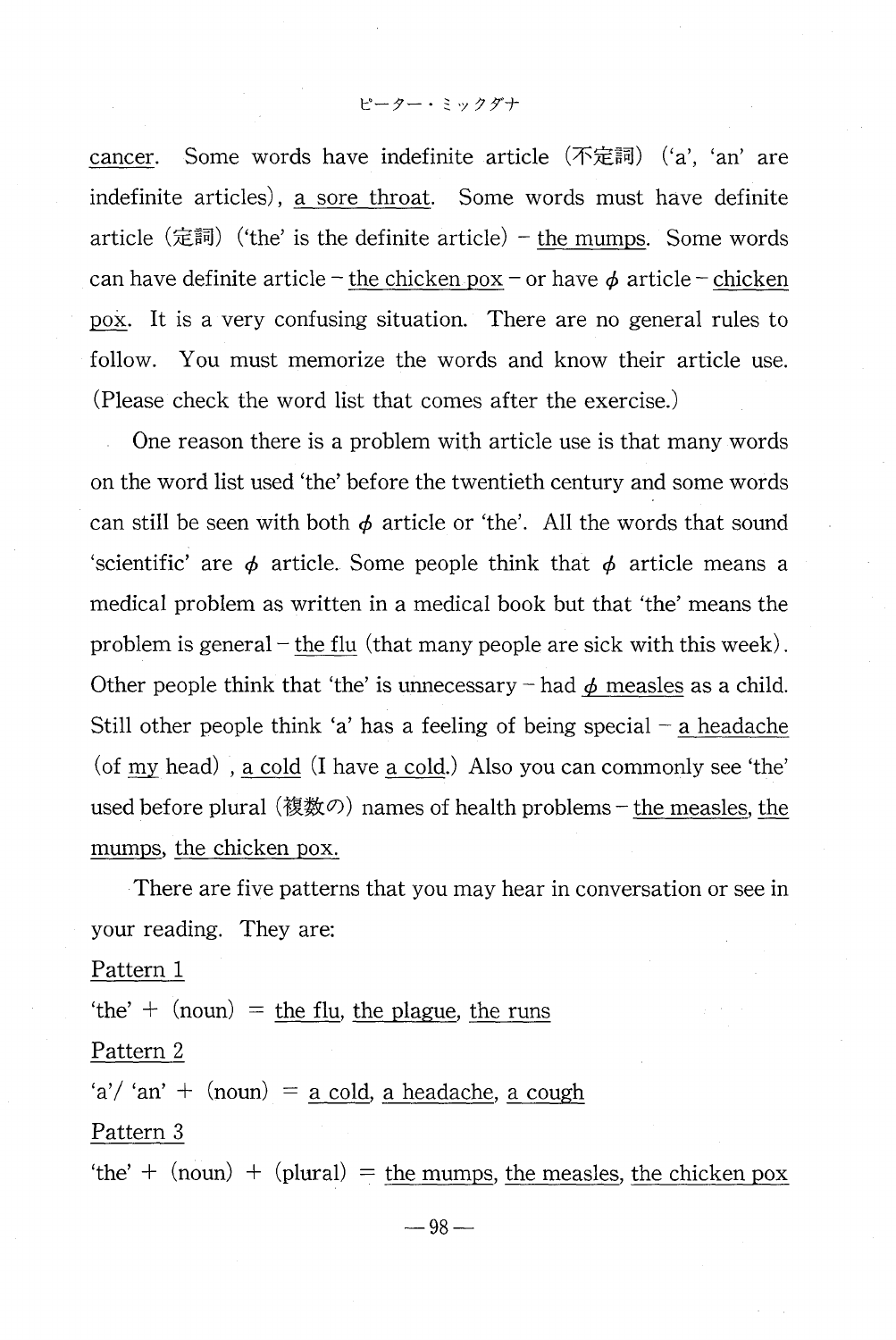#### 教室での文法問題の利用法 –––「意識向上」の一例

Pattern 4

 $(noun) + (plural) = mumps. *measles*, *chicken*  $pox$$ Pattern 5

(mass noun) (数えられない名詞) = influenza, cancer, T. B.

It is not important for you to know all the members that can fit both Pattern 3 and Pattern 4. You should know the nouns in Pattern 1, Pattern 2 and Pattern 5 that concern you personally – especially if you plan to study or live in a country where English is spoken.

Here are some reading passages to help you see how  $\phi$  article, 'a'/ 'an', 'the' are used with words about healt

- 1. The three most common causes of death in America are heart disease, high blood pressure and cancer. These diseases are all part of our modern life-style. Many doctors feel that they are environ mental diseases – related to what we eat or how we live our daily lives.
- 2.If you watch television long enough in Japan you will think that the average person is walking around with athlete's foot; is uncomfortable because of indigestion; has hay fever every spring; comes home every night with a pain in the shoulder; has either the runs or constipation and has a gum condition (歯槽膿漏). The television commercials tell us about these common problems almost every hour of the day.

 $-99-$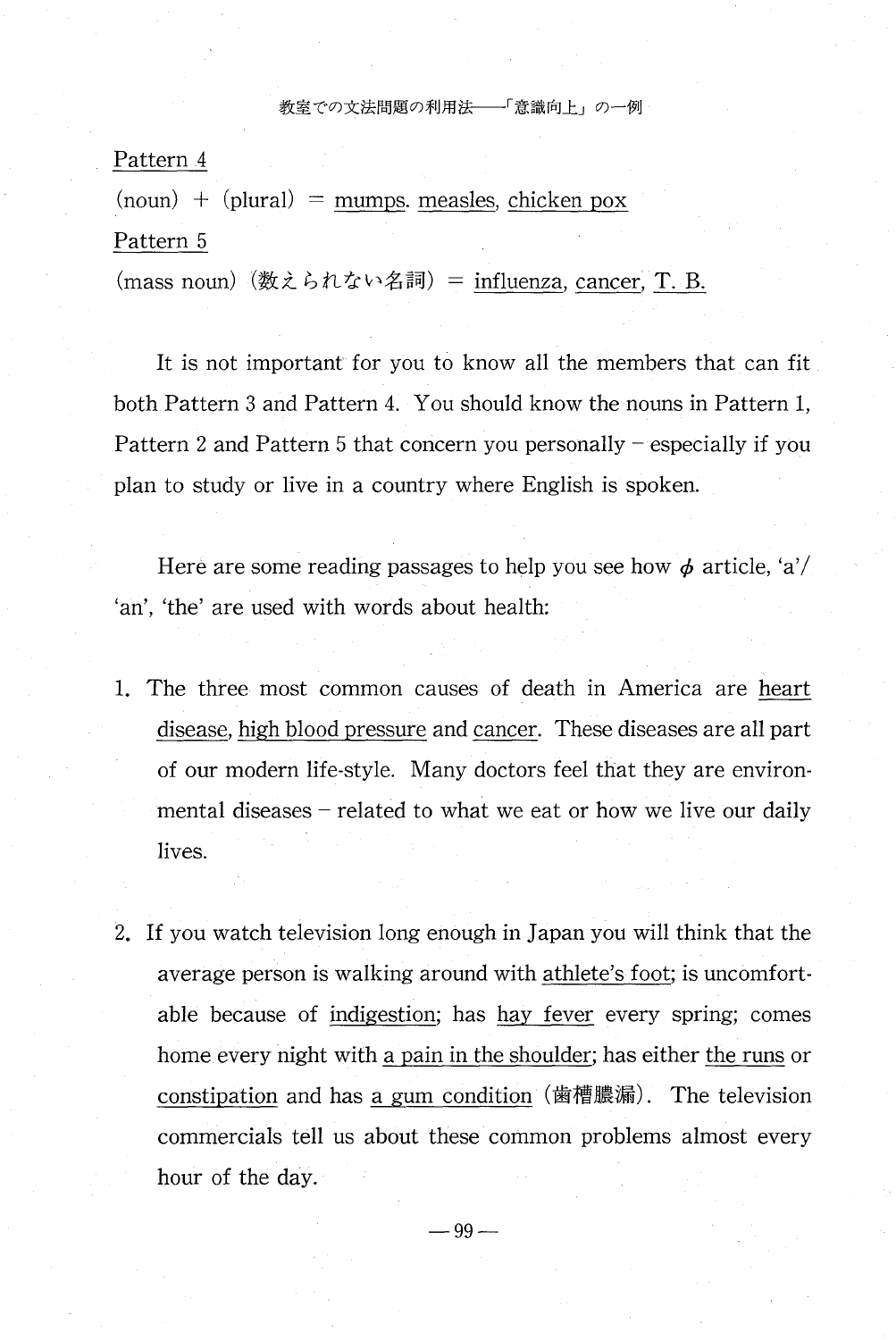ピーター・ミックダナ

- 3.Doctor二What's the problem?
	- Patient: Well, I have a fever...
	- Doctor: Yes...
	- Patient: And a sore throat...
	- Doctor: Uh hunh...
	- Patient:  $\ldots$  the sniffles, a headache, and a bad cough.
	- Doctor: Sounds like the flu; everyone's got it. I'll give you some medicine to....
- 4.AIDS is the modern plague. Just as the Black Death killed many millions of people in Europe in the Middle Ages, many scientists believe, AIDS will kill millions in our own age before a cure is found.
- 5. When I was a little girl I had all the usual children's diseases the mumps, chicken pox, the measles, but I never had German measles. Since I am planning to have a baby and I am around children all the time because I am an elementary school teacher, I am worried about the effect German measles might have on my unborn baby. I should go to my doctor to ask about having a shot.  $(E)$
- 6.In the poorer and more tropical parts of the world diseases that are rather uncommon in the more developed North are often a part of daily life. Cholera and typhus are common where there is no sewer system  $($ 下水管 $)$ . Malaria causes millions of people living near wet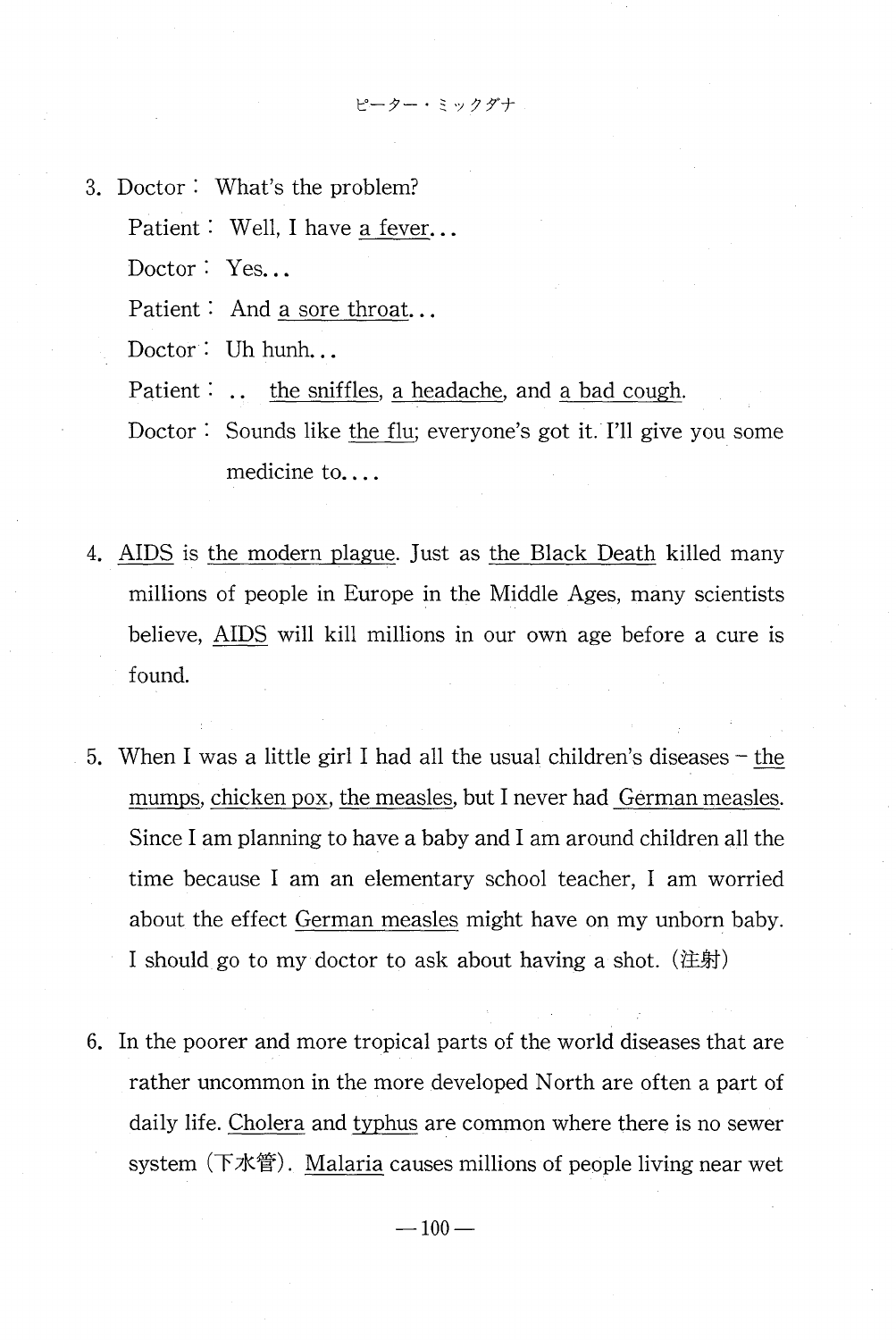# 教室での文法問題の利用法–––「意識向上」の一例

lands to be sick. Leprosy also seems to be more common in poorer countries. T. B. is another disease associated with poverty, poor food, and overwork. Even common sicknesses such as influenza and diarrhea can kill where people are in general poor health.

Service Store

Art (1991-1992) Art

# ARTICLE USE WORD LIST

 $\phi$  article

chicken pox - 水ぼうそう malaria - マラリア measles  $\ddot{\imath}$   $\downarrow$   $\ddot{\jmath}$ German measles -  $\&L\&$ cholera -  $\neg \nu \nabla$ smallpox  $-$  天然痘 leprosy - らい病 typhus/typhoid (fever) - 発疹 AIDS<sup>1</sup> T.B./ tuberculosis - 結核 heart disease - 心臓病  $diabetes - \n$ 糖尿病 cancer —  $\ensuremath{\vec{\mathcal{M}}}\xspace\sim$ pneumonia - 肺炎 asthma — ぜんそく athlete's foot  $-$  水虫 insomnia - 不眠症 heartburn - 胸やけ indigestion - 消化不良

 $-101-$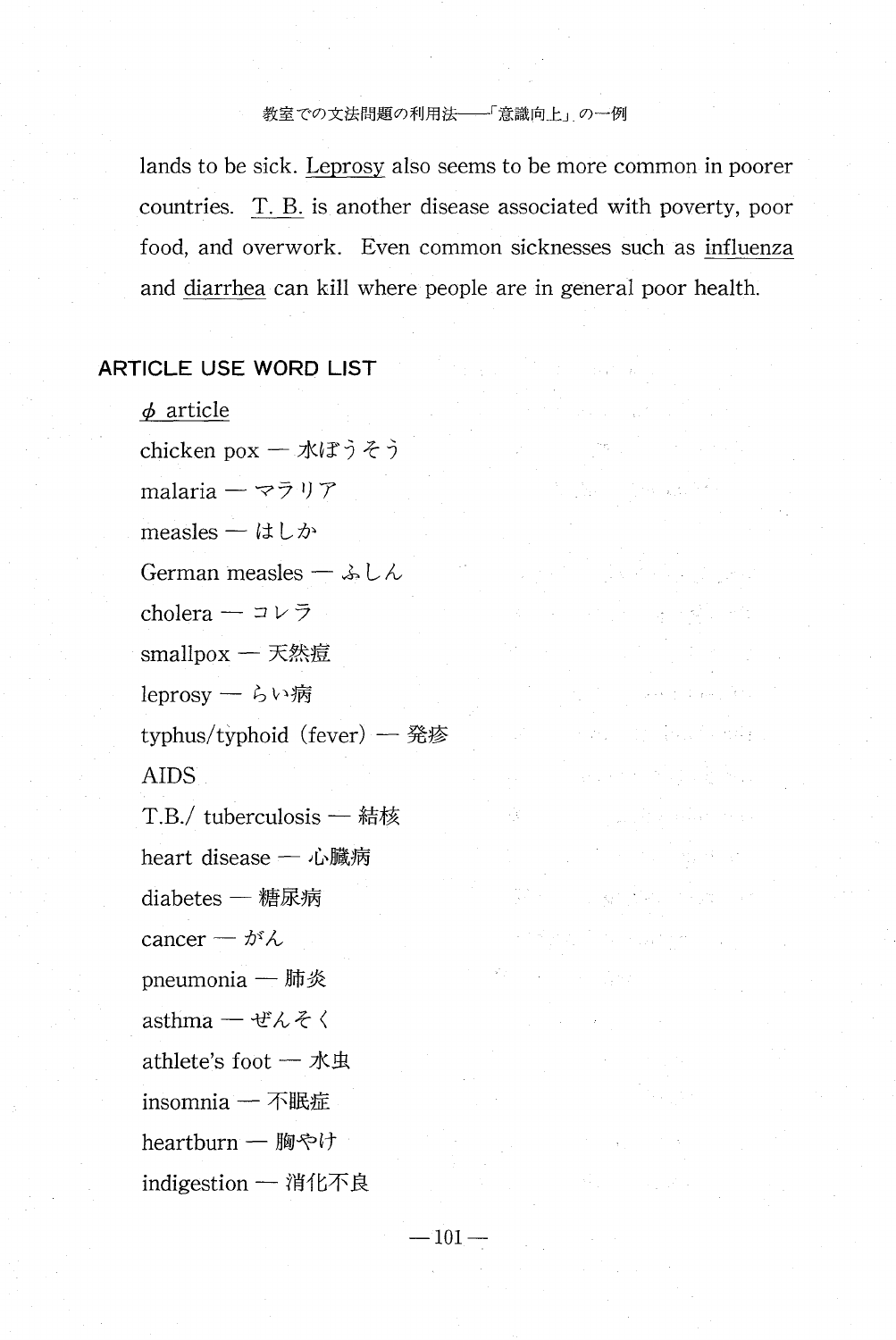ピーター・ミックダナ

hay fever - 花粉症

nausea - 吐き気

rheumatism - リューマチ

it is (disease or health prolems)

-炎

appendicitis - 虫垂炎

tendonitis - かんせつ炎

 $diar$ rhea — 下痢

constipation - 便秘

the  $+$  medical problem the mumps – おたふくかぜ the flu - インフルエンザ the sniffles – 鼻づまり the Black Death  $-\curvearrowright \lambda$ the plague  $-$  疫痛 the clap (slang)  $-$  0 ん病 the runs  $(slang)$  – 下痢  $a/an$  + medical problem -ache \* (痛、痛み) head  $-\n$ 頭 ear – 耳の back – 背の

stomach — 腹

tooth  $-$ 歯

 $-102-$